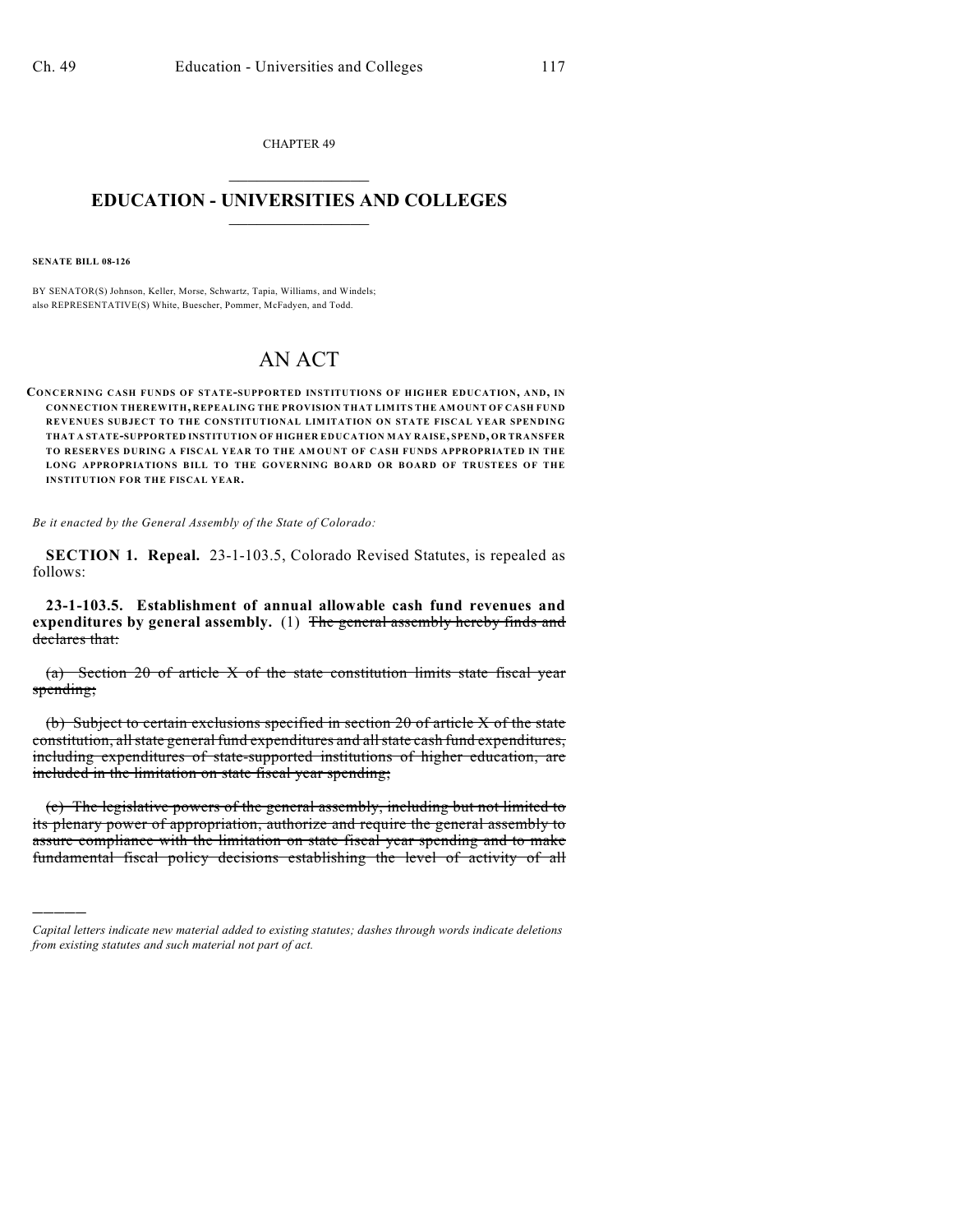departments and agencies of state government, including state-supported institutions of higher education; and

(d) Consonant with the exercise of such legislative powers, the general assembly must establish limits on the amount of cash funds, as defined in subsection (2) of this section, which shall be raised, spent, or transferred to reserves by the governing boards and boards of trustees of all state-supported institutions of higher education and exercise any other necessary controls on cash fund revenues including, but not limited to, the power of appropriation.

(2) (a) For the 1993-94 fiscal year and fiscal years thereafter, the amount of cash funds appropriated in the general appropriation bill by the general assembly for the governing boards and the boards of trustees for all state-supported institutions of higher education shall equal the maximum amount of cash funds that such governing boards and boards of trusteesshall raise, spend, or transfer to reserves for that fiscal year.

(b) For the purposes of this section, "cash funds" means funds received from tuition income, fees, indirect cost recoveries, and other sources of funds that can be appropriated as cash funds for state-supported institutions of higher education, excepting those funds derived from gifts, federal funds, or other sources which any expenditure or reserve increase therefrom is not subject to the provisions of section 20 of article X of the state constitution.

(c) In addition to the funds described in paragraph (b) of this subsection (2), for the 2002-03 fiscal year and fiscal years thereafter, for the purposes of this section, "cash funds" includes funds credited to the accounts of students from student financial aid, tuition assistance, and scholarships to the extent such funds are included in the scholarship allowance for financial reporting purposes. Nothing in this paragraph (c) shall be construed to alter or supersede the definition of "state fiscal year spending" contained in section 24-77-102 (17), C.R.S.

**SECTION 2.** 23-1-104 (1) (a) (II), Colorado Revised Statutes, is amended to read:

**23-1-104. Financing the system of postsecondary education.** (1) (a) (II) The general assembly shall make annual appropriations of cash funds, other than cash funds received as tuition income, pursuant to the provisions of section 23-1-103.5 as a single line item to each governing board for the operation of its campuses. Each governing board shall allocate said cash fund appropriations to the institutions under its control in the manner deemed most appropriate by such governing board.

**SECTION 3.** 23-20-112, Colorado Revised Statutes, is amended to read:

**23-20-112. General powers of the board.** The board of regents shall enact laws for the government of the university; appoint the requisite number of professors, tutors, and all other officers; and determine the salaries of such officers and the amount to be paid for tuition in accordance with the level of cash fund appropriations set by the general assembly for the university pursuant to section  $23-1-103.5$  SECTION 23-1-104 (1) (a) (I). It shall remove any officer connected with the university when in its judgment the good of the institution requires it.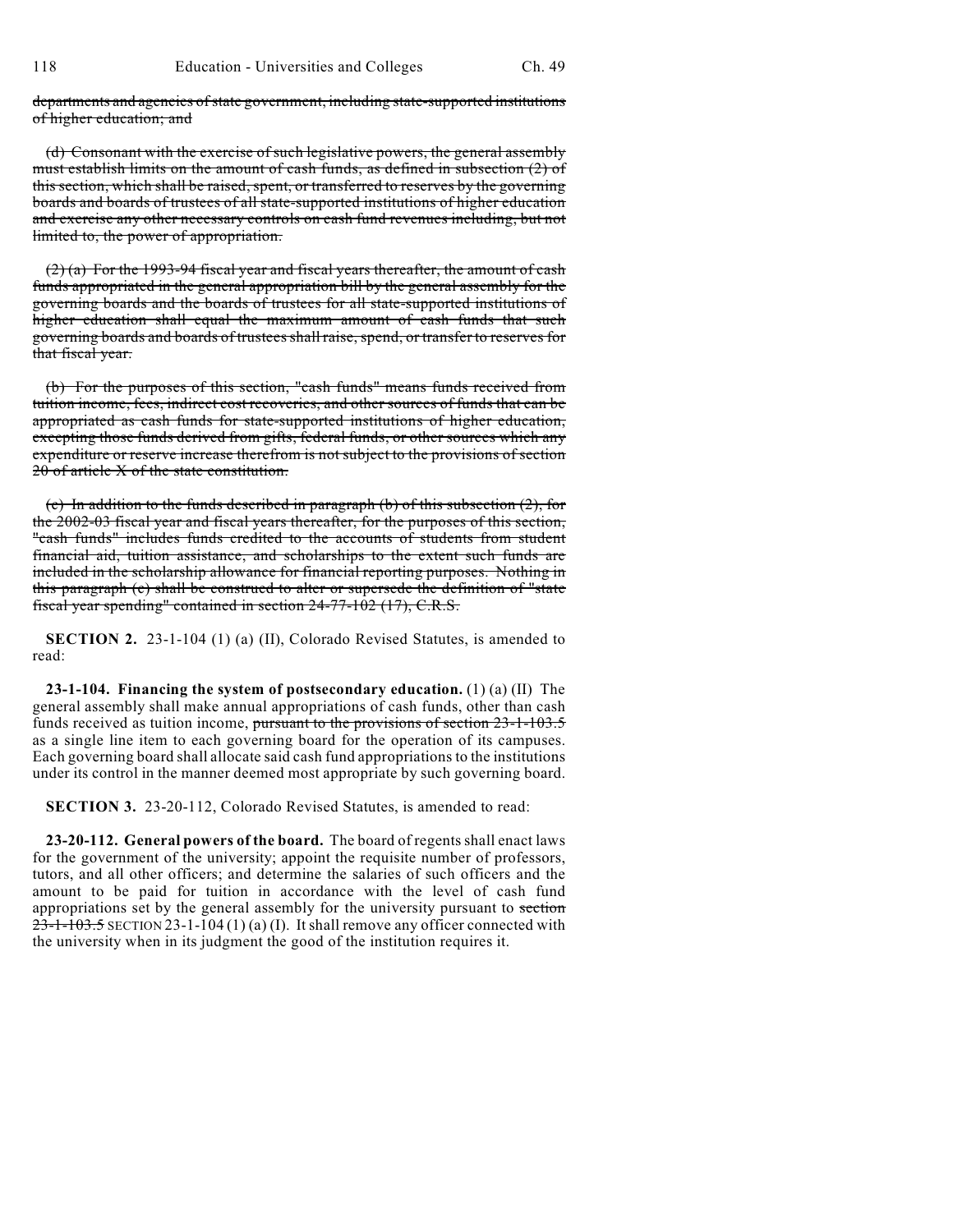**SECTION 4.** 23-30-112, Colorado Revised Statutes, is amended to read:

**23-30-112. Tuition fees - discrimination.** The board of governors of the Colorado state university system shall fix tuition in accordance with the level of cash fund appropriations set by the general assembly for the entities it governs pursuant to section  $23-1-103.5$  SECTION 23-1-104 (1) (a) (I). The board may discriminate in regard to tuition between students from this state and students from other states.

**SECTION 5.** 23-41-107, Colorado Revised Statutes, is amended to read:

**23-41-107. Tuition - school open to all.** The Colorado school of mines is open for instruction to all bona fide residents of this state, without regard to sex or color, upon the payment of such reasonable tuition fees as may be prescribed by the board of trustees. With the consent of such board, students from other states, territories, or countries may receive education thereat upon such terms and at such rates of tuition as such board may determine. The board shall fix tuition in accordance with the level of cash fund appropriations set by the general assembly for such institution pursuant to section  $23-1-103.5$  SECTION 23-1-104 (1) (a) (I).

**SECTION 6.** 23-52-105 (1) (b), Colorado Revised Statutes, is amended to read:

**23-52-105. Tuition fees - Indians.** (1) (b) On and after September 1, 2002, the board of trustees shall fix tuition in accordance with the level of cash fund appropriations set by the general assembly for the FORT LEWIS college pursuant to section  $23-1-103.5$  SECTION 23-1-104 (1) (a) (I), subject to the restriction that all qualified Indian pupils shall at all times be admitted to such college free of charge for tuition and on terms of equality with other pupils. The general assembly shall appropriate from the state general fund one hundred percent of the moneys required for tuition for such qualified Indian pupils.

**SECTION 7.** 23-60-202 (1) (c), Colorado Revised Statutes, is amended to read:

**23-60-202. Duties of board with respect to state system.** (1) With respect to the community and technical colleges within the state system, the board has the authority, responsibility, rights, privileges, powers, and duties customarily exercised by the governing boards of institutions of higher education, including the following:

(c) To fix the tuition and fees to be charged in the community and technical colleges. The board shall fix tuition in accordance with the level of cash fund appropriations set by the general assembly for such institutions pursuant to section  $23-1-103.5$  SECTION 23-1-104 (1) (a) (I).

**SECTION 8.** 24-77-102 (17) (a) (II), Colorado Revised Statutes, is amended to read:

**24-77-102. Definitions.** As used in this article, unless the context otherwise requires:

(17) (a) "State fiscal year spending" means all state expenditures and reserve increases occurring during any given fiscal year as established by section 24-30-204,